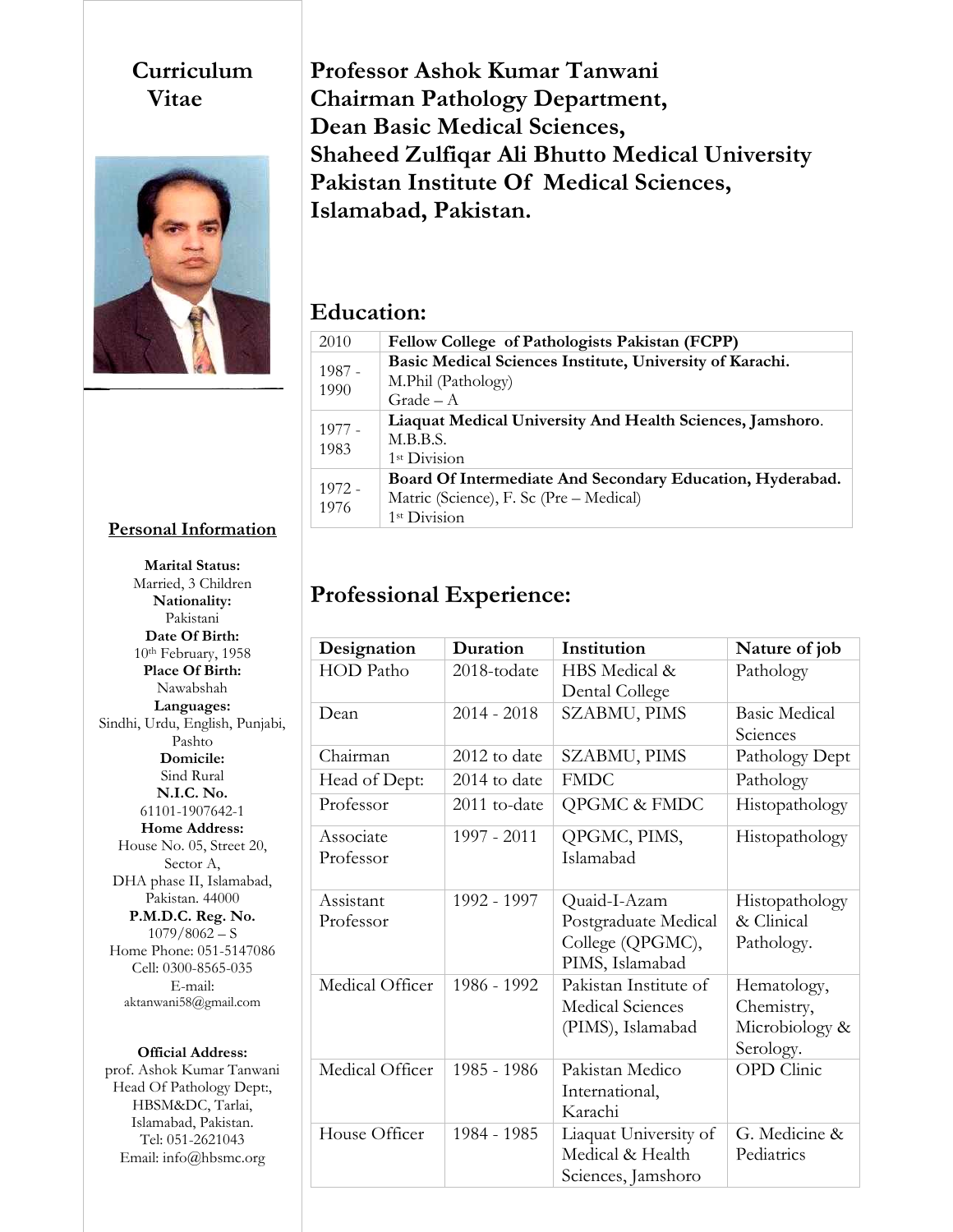# **Practical Experience:**

#### **Head & Professor of Pathology at HBSM&DC, Islamabad Feb 2018- to date**

- 1. Administrative responsibilities as HOD in the department & institution.
- 2. Teaching of Pathology subject & Mentorship to undergraduate students of  $3^{rd}$  & 4<sup>th</sup> year students
- 3. Reporting of routine and opinion cases of Histo, FNA, Cyto specimens.
- 4. Actively involved in Clinico-Pathological Conferences, Journal Clubs, Seminars, symposia, International & National Conferences.
- 5. Teaching sessions & Research activities with faculty & Demonstrators.
- 6. Supervisor of M.Phil, MD (Histopathology) & DCP Residents
- 7. Collaboration in research and training of students & Doctors of department with other institutions i.e. P.I.M.S, Comsats Institute of Information Technology, Quaid-I-Azam University etc.
- 8. Monthly Meetings with Infection Control Committee & Team as Chairman.
- 9. Managing Editor OF HBS Medical & Dental College Journal.
- 10. Coordinator between administration, clinical & Basic Medical Sciences.
- 11. In the process of start M.Phil in different disciplines of Pathology (Histo, Micro, Haematology, Chemical Path) at HBS M&DC.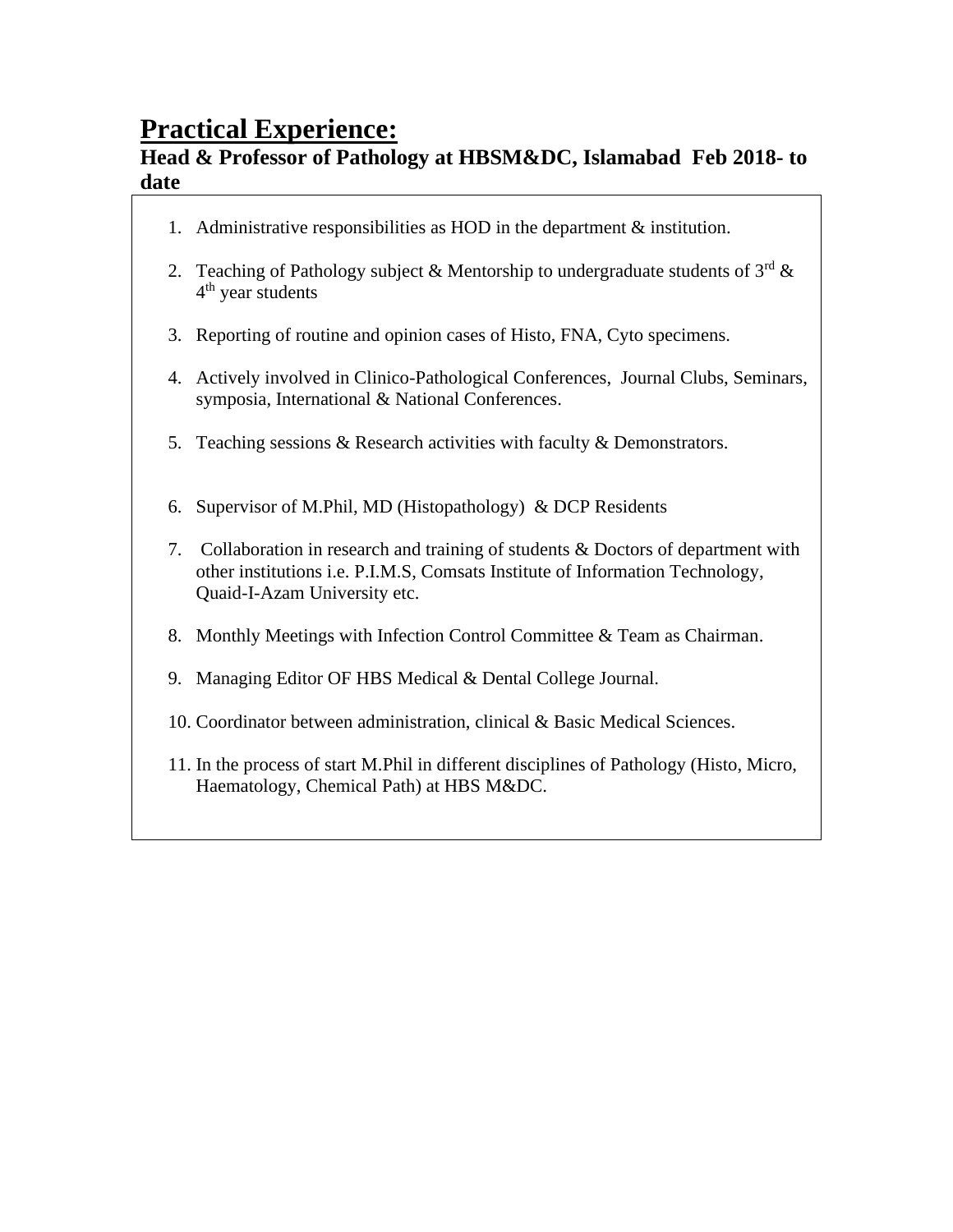#### **Dean Basic Medical Sciences, Chairman & Professor of Pathology at SZABMU, Islamabad 2012- Feb 2018**

- 12. Reporting of routine and opinion cases of Histo, FNA, Cyto specimens
- 13. Clinico-Pathological Conferences, Clinical grand rounds, Journal Clubs, Seminars, symposia, International & National Conferences.
- 14. Teaching sessions with postgraduate & undergraduate residents
- 15. Administrative responsibilities of Pathology department at IH, CH, MCH
- 16. Supervisor of M.Phil, MD (Histopathology) & DCP Residents
- 17. Actively involved in research and academic activities
- 18. Collaboration in research and training of residents with IBGE, Comsats Institute of Information Technology, Quaid-I-Azam University, NUST, AFIP, Shifa International Hospital, Hazara University etc.
- 19. Monthly Meetings with faculty of FMDC
- 20. MD Histopathology started Ist time at SZAB Medical University (PIMS) 2012.
- 21. PhD started in Basic Medical Sciences Subject at SZAB Medical University.
- 22. Chairman of different committees i.e. ICC, Grievance Committee (PIMS), Sports Gala, BMS at FMDC, Inspection committees for affiliation of medical institutes with SZABMU etc.
- 23. Latest Equipments on R/R basis for reliable lab tests introduced
- 24. Project Director of newly established Pathology Department Extension Block IH, Molecular Pathology August-2015
- 25. New Reception of Pathology Nov-2016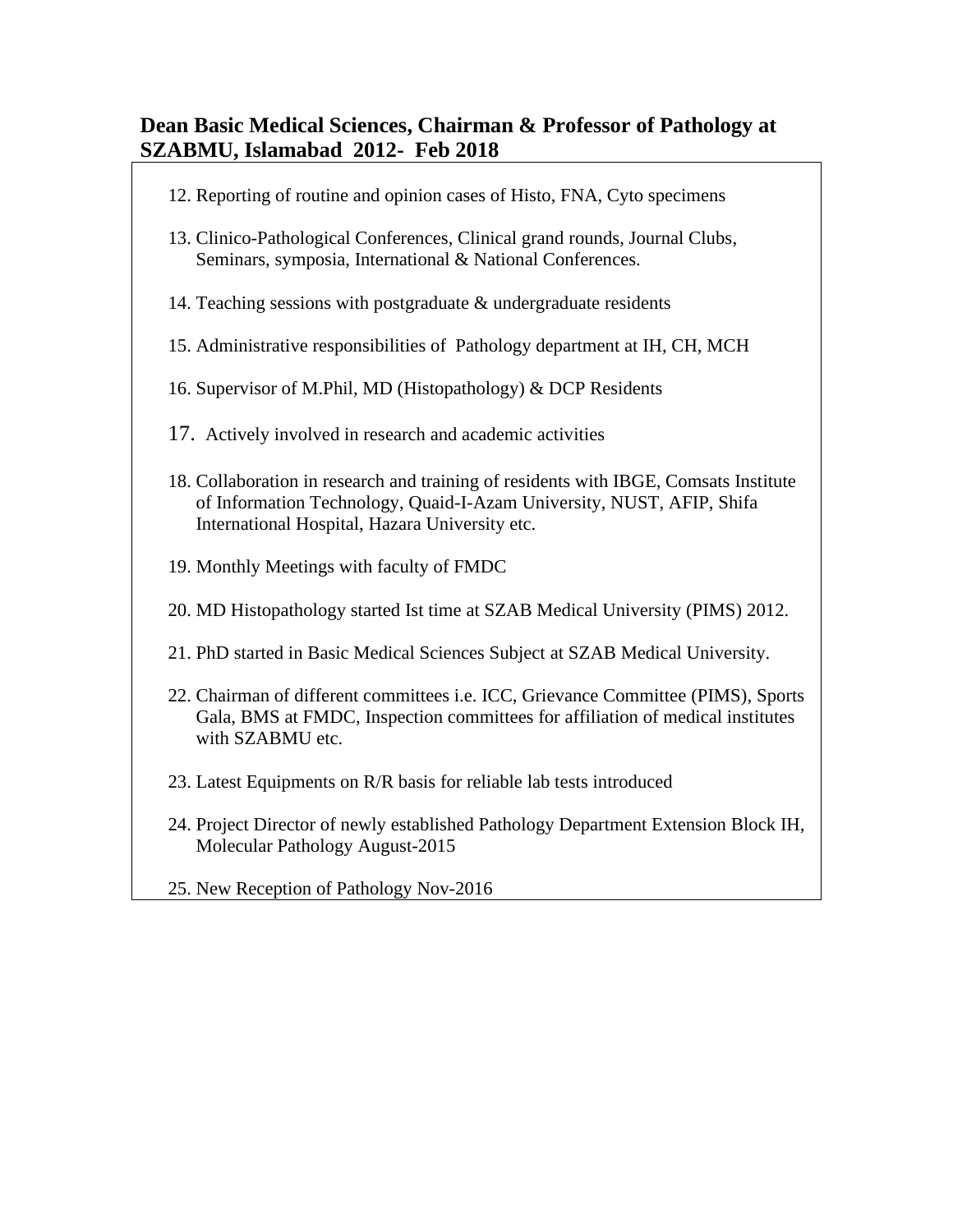#### **Associate Professor of Pathology at Quaid-e-Azam Postgraduate Medical College (QPGMC), Pakistan Institute of Medical Sciences (PIMS), Islamabad. 1997 - 2011 (QPGMC)**

- 1. Biopsy specimens processing, examination and reporting of histopathological cases 9525 cases / year. In addition 2800 cases of cytology and 2700 cases of FNA processed and reported / year in the Histopathology section
- 2. Supervision of Children Hospital (CH), Mother and Child Health centre (MCHC) and Islamabad Hospital (IH) labs.
- 3. Research articles published in PMDC recognized and reputable journals.
- 4. Merits / achievements / honors certificates received on participation & contribution, Projects with International agencies, Presentations, facilitation, Workshops on continuous Medical Education (CME), Organizing workshops, symposia, free medical campus, community service, awareness on different health related activities.
- 5. Delivering lectures for awareness in the community for common diseases i.e. Hepatitis, Diabetes, Nutritional anemia, Cancer etc
- 6. Organizing and active participation in free medical campus in backward and rural areas in collaboration with JICA Alumni Association.
- 7. Actively involved in social activities, PIMS Symposium, monthly workshops for CME in department, National and International PAP conferences.

**Assistant Professor of Pathology at Quaid-e-Azam Postgraduate Medical College (QPGMC), Pakistan Institute of Medical Sciences (PIMS), Islamabad 1992-1997 (QPGMC)**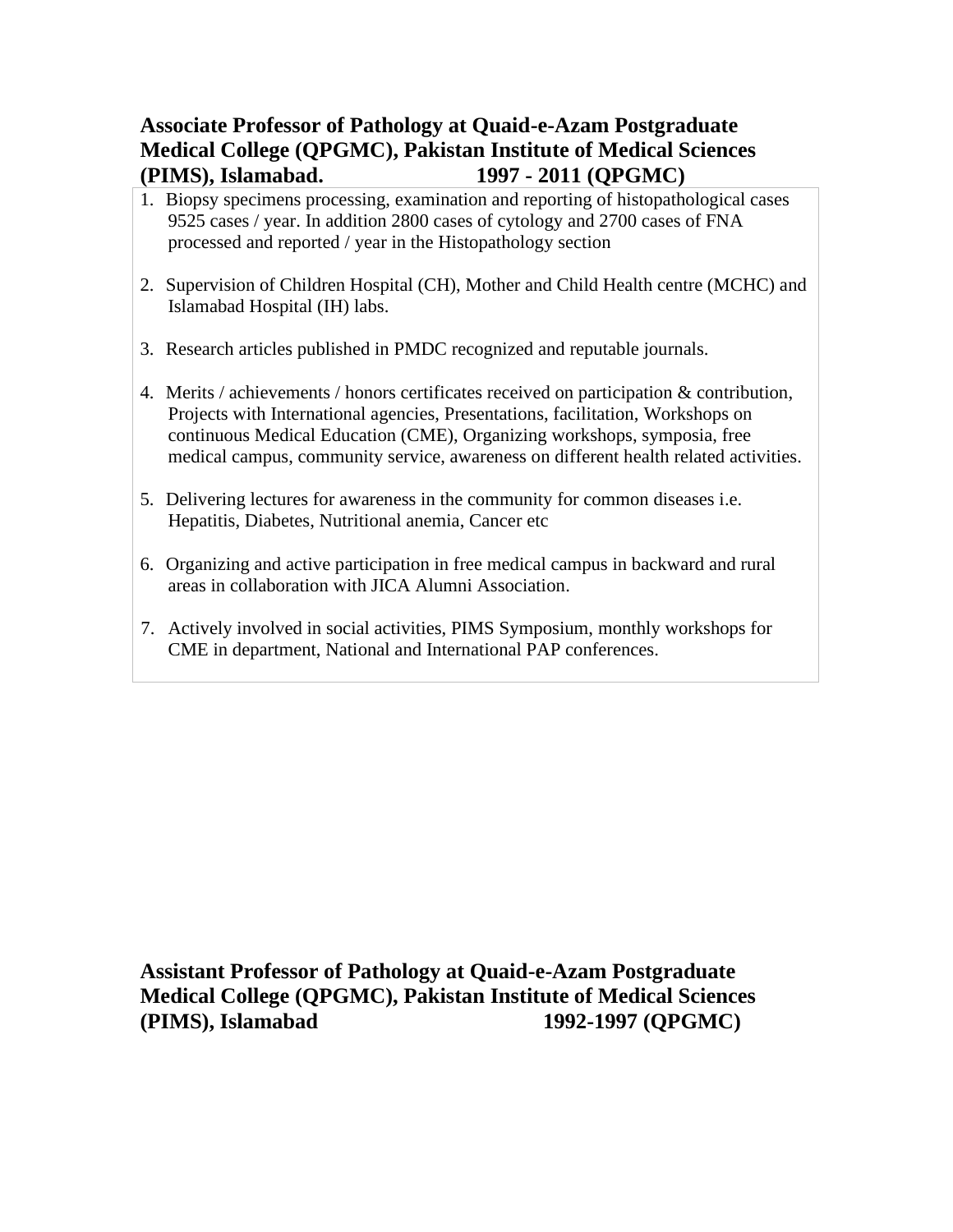- 1. In-charge of Blood Bank IH, Children Hospital (CH) and MCH Labs.
- 2. Research publications in reputable Journals.
- 3. Quality control, assurance and management of CH Lab by cooperation of JICA team.
- 4. Awareness in the community by delivering lectures on Acute Respiratory Infections.
- 5. Training to medical laboratory technicians.
- 6. Surveillance Lab Coordinator National ARI Control program (NARI) Pakistan, involved in various national and international projects i.e. ARI and HIV etc. in collaboration with NIH, UNICEF, WHO, CDC, USAID, CIDA, JICA.
- 7. Reputation of International fame of CH lab during supervision.

### **Medical Officer, Pakistan Institute of Medical Sciences (PIMS), Islamabad 1986-1992**

- 1. Incharge & Pioneer in start of Children Hospital, PIMS Lab
- 2. Training and batch work at Public Health Division, National Institute of Health, Islamabad
- 3. Close interaction and exchange of new and latest techniques with Japanese experts of JICA at Children Hospital Lab
- 4. Worked in the community and Agha Khan University Hospital, Karachi
- 5. Training in Pathology at Basic Medical Sciences Institute, Jinnah Postgraduate Medical centre, Karachi University
- 6. Learnt computer skills i.e. Data entry, MS word, MS Excel, FoxPro, Lotus123, Power point etc

### **Medical Officer, Pak Medico International (PMI) Welfare Organization, Karachi. 1985-1986**

1. Charitable work at PMI Landhi Dispensary, Karachi.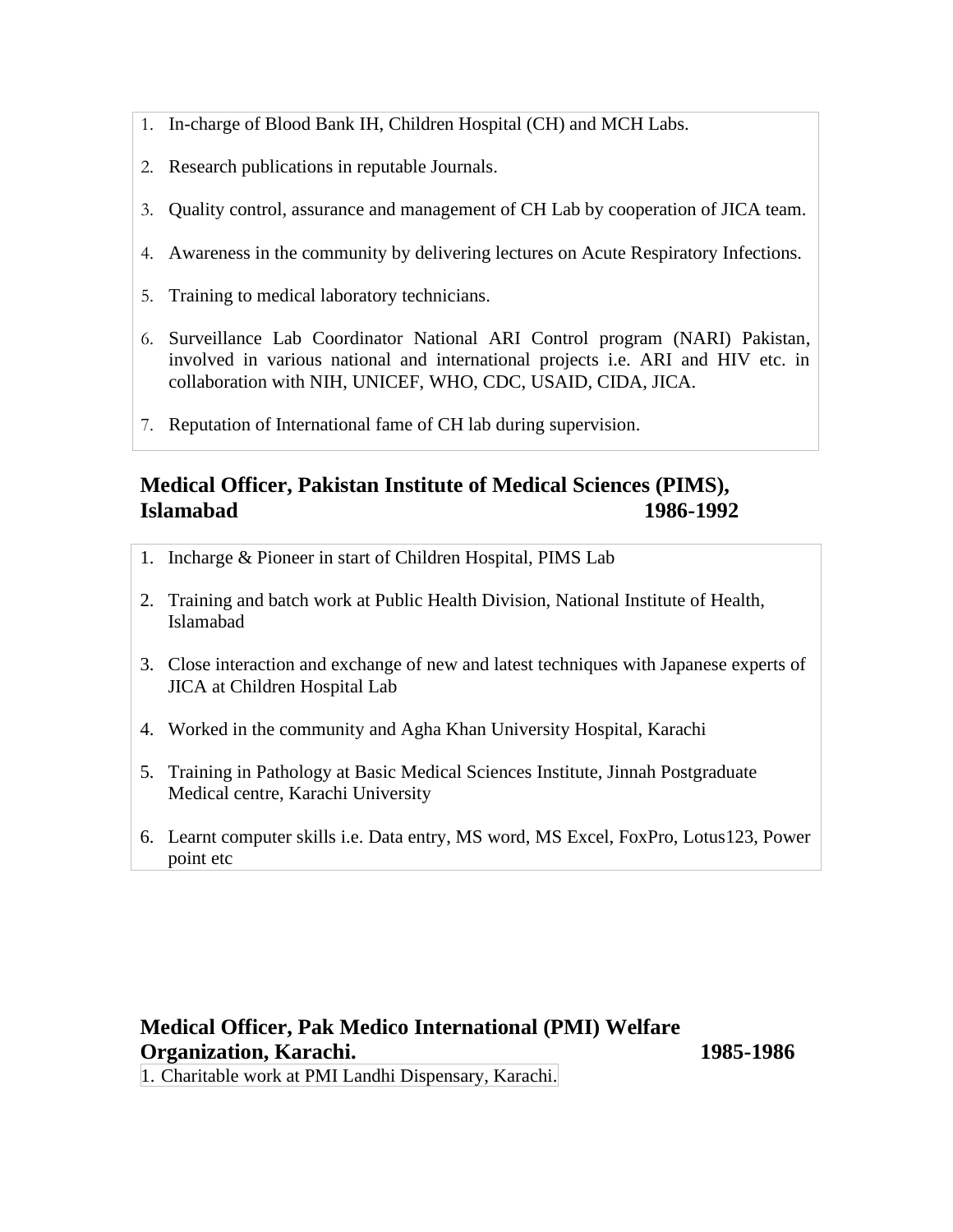### **House Officer, Liaquat University of Medical and Health Sciences (LUMHS), Jamshoro / Hyderabad. 1984-1985**.

- 1. Training in Surgery, Medicine and Pediatrics
- 2. Community service through free medical camps

#### **Teaching & Academic Experience:**

- 1. Teaching to students of college of Medical Technology, Residents of DCP, M.Phil, M.D. and FCPS-II Pathology and Residents of other specialties during rotation in the department.
- 2. Active Participation in Journal clubs, workshops for CME, Clinico-Pathological Conferences (CPC) and Grand rounds of the Children's Hospital, MCH and IH, P.I.M.S. Hospital.
- 3. Supervisor of M.Phil, MD Histopathology & DCP residents.
- 4. Internal and External Examiner of Pathology.
- 5. Research activities in the department.
- 6. Reviewer of articles published in CPSP, Annals of PIMS Journals etc.
- 7. . Managing Editor HBS M& DC, Islamabad

#### **Supervisor of Postgraduate Residents:**

1. Dr. Aisha Riaz, MD Histopathology, SZAB Medical University, Islamabad Thesis Title: Utility of Touch Impression Cytology in Intraoperative diagnosis of ovarian masses.

**2.** Dr. Kanwal Zahra, MD Histopathology, SZAB Medical University, Islamabad Thesis Title: ER, PR Receptor Expression in Surface Epithelial ovarian tumors and their Correlation with Histologic Subtypes and grades.

**3.** Dr. Nosheen Nabi, MD Histopathology, SZAB Medical University, Islamabad Thesis Title: Expression of E-Cadherin in various types of gastric adenocarcinoma.

**4.** Dr. Armaghana Qamar, MD Histopathology, SZAB Medical University, Islamabad. Thesis Title: Expression of BCL6 in DLBCL

**5.** Dr. Alina, MD Histopathology, SZAB Medical University, Islamabad Thesis Title: Diagnostic Utility of P-53 Expression on Urine Cell Blocks in Urinary Bladder Tumors.

**6.** Dr. Sheharyar, MD Histopathology, SZAB Medical University, Islamabad Thesis Title: Role of Immunohistochemistry in Analysis and Differentiation of Small Round Blue Cell Tumors of Soft Tissue in Children.

**7.** Dr.Salma Jan, MD Histopathology, SZAB Medical University, Islamabad Thesis Title: Diagnostic Utility of CD 56 immunomarker between papillary Carcinoma of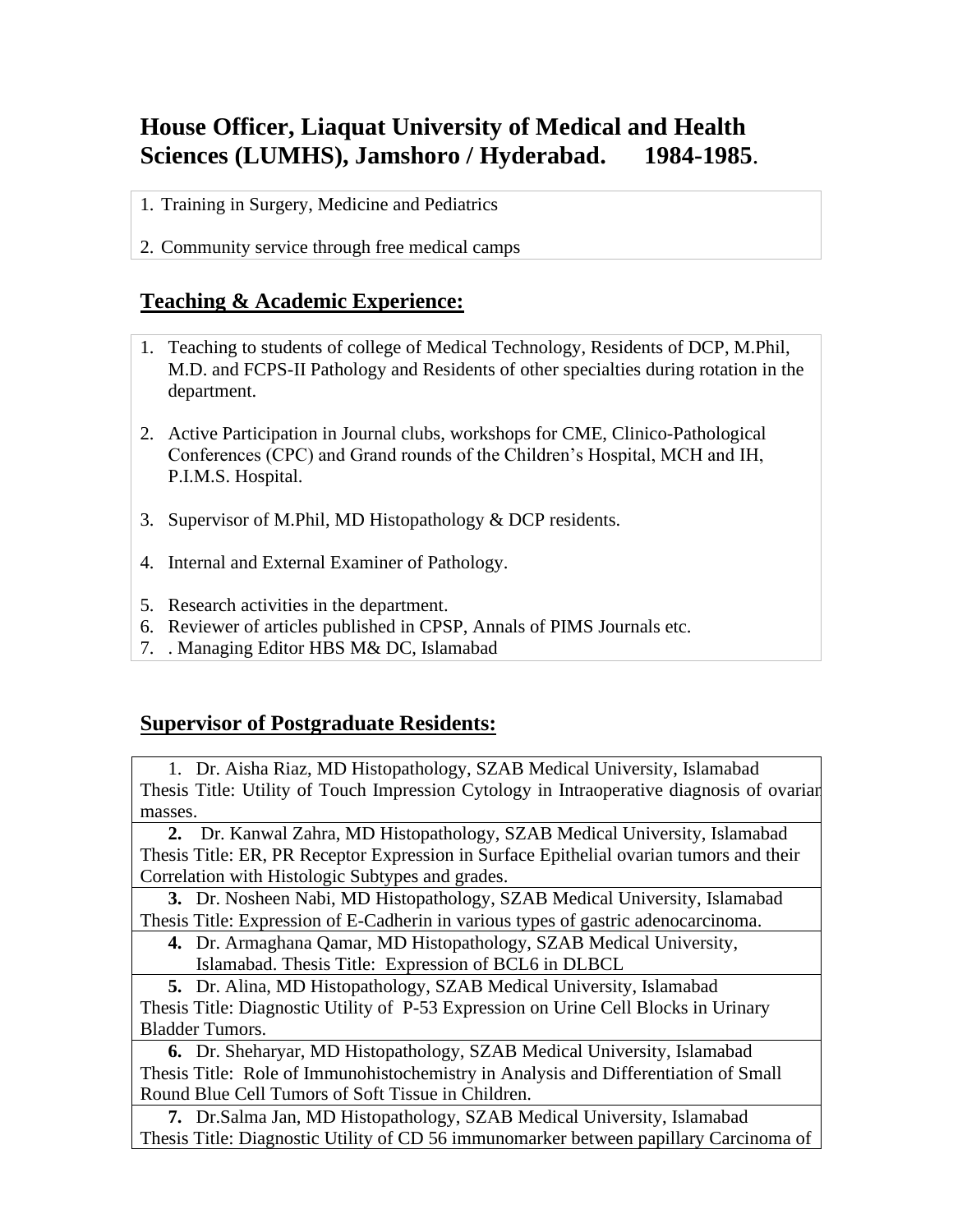Thyroid and other Variants. 8. Dr. Qudsia Ishaq, MD Histopathology, SZAB Medical University, Islamabad Thesis Title: Stromal CD-10 in invasive Ductal Carcinoma of Breast with correlation of ER, PR, Her-2 neu status. 9. Dr. Sumya Sohail, MD Histopathology, SZAB Medical University, Islamabad Thesis Title: Ki-67 expression in breast cancer and its correlation with ER, PR and Her-2 neu status. **10.** Dr. Ghazala Mudassar, M.Phil Histopathology, SZAB Medical University, Islamabad. Thesis Title: Correlation of Urine cytology and Histopathology in Urinary Bladder carcinoma. 11. Dr. Maryam Ejaz, M.Phil Histopathology, SZAB Medical University, Islamabad Thesis Title: Diagnostic utility of the Cell block Method versus the Conventional Smear in pleural Fluid Cytology. **12.** Dr. Noman Aslam, M.Phil Histopathology, SZAB Medical University, Islamabad Thesis Title: Morphological Spectrum of Coeliac Disease. **13.** Dr. Saira Javed, M.Phil Histopathology, SZAB Medical University, Islamabad Thesis Title: overexpression of P53 immunomarker in Basal Cell carcinoma, Squamous Cell Carcinoma and Melanoma of Skin. **14.** Dr. Rabiya fawad, M.Phil Histopathology, SZAB Medical University, Islamabad Thesis Title: utility of Immunmarkers i.e. TTF, CK-7, P 63 in subclassification of Non-Small Cell Lung Carcinoma. **15.** Dr. Maryam Qaiser, M.Phil Histopathology, SZAB Medical University, Islamabad Thesis Title: Diagnostic Utility of Calretinin Immunomarker for the diagnosis of Hirschprung's Disease. 16. Dr. Farkhanda Rathore, M.Phil Histopathology, SZABMU, Islamabad Thesis Title: P53 expression in different Histological grades in Breast Carcinoma. **17.** Dr. Ahmad Fawad Ali, M.Phil Microbiology, SZAB Medical University, Islamabad. Thesis Title: Culture and Sensitivity profile of Enterococci from Clinical Samples in a Tertiary Care Hospital and Molecular Characterization of Vancomycin Resistance genes. **18.** Dr. Rehana Aamir Gilani, M.Phil Microbiology, SZAB Medical University, Islamabad. Thesis Title: Molecular Characterization of Extended Spectrum Beta Lactamases in Escherichia Coli Causing Urinary Tract Infection in a Tertiary Care Hospital. **19.** Dr. Hania Rashid, M.Phil Microbiology, SZAB Medical University, Islamabad Thesis Title: molecular Characterization of Flouroquinolone Resistance in Salmonella typhi and Paratyphi in a tertiary Care Hospital. **20.** Dr. Azaka, M.Phil Microbiology, SZAB Medical University, Islamabad Thesis Title: Molecular Characterization of Carbapenem Resistant Enterobacteriacea isolated from Intensive Care Unit in Tertiary Care Hospital. 21. Dr Ghazal Zafar, M.Phil Histopathology, SZABMU, Islamabad. Synopsis Title: The Predictive value of E-Cadherin and B-Catenin in epithelial Ovarian Tumors: Its correlation with histological subtypes and grades. 22. Dr Sidrah Qamar, M.Phil Histopathology, SZABMU, Islamabad. Synopsis Title: Correlation of Pogesterone receptor & Ki-67 immunomarkers with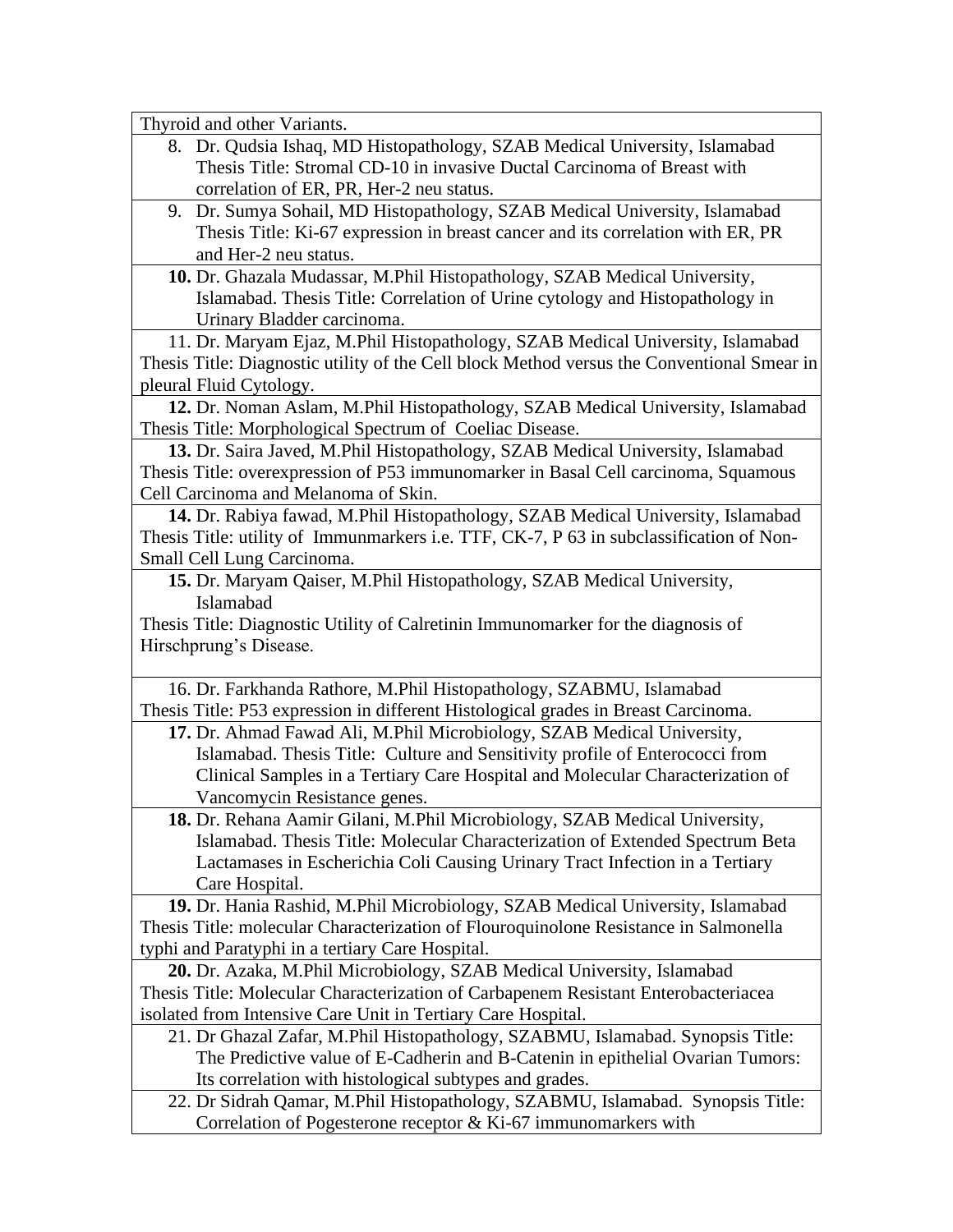| histopathological grades of Meningioma.                                           |  |  |  |
|-----------------------------------------------------------------------------------|--|--|--|
| 23. Dr Saadia Tahir Hussain, M.Phil Histopathology, SZABMU, Islamabad. Synopsis   |  |  |  |
| Title: Immunohistochemical expression of Epidermal Growth Factor Receptor         |  |  |  |
| (EGFR) and Human Epidermal Growth Factor Receptor-2 (HER-2) and its               |  |  |  |
| correlation with WHO grades in Head & Neck Squamous Cell Carcinoma.               |  |  |  |
| 24. Dr Henna Azmat, M.D. Histopathology, SZABMU, Islamabad. Synopsis Title:       |  |  |  |
| Study of HER-2 Expression by Immunomarker in papillary Urothelial Carcinoma       |  |  |  |
| and its comparision in low grade and high grade histological subtypes.            |  |  |  |
| 25. Dr Iqra Butt, M.Phil Histopathology, SZABMU, Islamabad. Correlation of E-     |  |  |  |
| Cadherin and P53 immunomarkers with grades of Urothelial Carcinoma.               |  |  |  |
| 26. Dr Fouzia Sabih, M.Phil Microbiology, SZABMU, Islamabad. To identify the      |  |  |  |
| different Psedomonas species isolated from various clinical samples and to        |  |  |  |
| determine the antibiotic susceptibility pattern and minimum inhibitory            |  |  |  |
| oncentration (MIC) of commonly used antimicrobials. A prospective study in a      |  |  |  |
| tertiary care University Hospital.                                                |  |  |  |
| 27. Dr Hira Abdul Razaq, M.Phil Microbiology, SZABMU, Islamabad. Molecular        |  |  |  |
| Characterization of Methicillin resistant coagulase negative Staphylococci        |  |  |  |
| isolated from blood cultures of ICU patients at teriary care University Hospital. |  |  |  |
| 28. Dr Aleena Hussain Rana, M.Phil Microbiology, SZABMU, Islamabad. Molecular     |  |  |  |
| characterization of multidrug resistant Psudomonas aeruginosa isolates from burn  |  |  |  |
| patients in a tertiary care University Hospital.                                  |  |  |  |
| Supervisor of 96 DCP Residents from 1992-2013, QPGMC, Quaid-I-Azam                |  |  |  |
| University, Islamabad                                                             |  |  |  |

# **Publications:**

- 1. Tanwani AK, Tariq M, Hussain A. **Role of Plasmapheresis** as a therapeutic modality. J Surg 1993 : 6 & 7 ; 54 - 55
- 2. Tanwani AK, Alam SM. Efficacy of Kinyoun stain and culture for detecting AFB in diagnosed cases of **granulomatous lymphadenitis**. Pak J Path 1994 : 5 ; 43 - 45
- 3. Tanwani AK, Qureshi AM. **Modern transfusion therapy**: Blood and its components. J Surg 1994 ; 8 & 9 ; 56 - 58
- 4. Tanwani Ak, Qazi SA, Hashimoto K and Khan MA. **Intestinal parasites** in stool samples from children. Pak Pediatr J 1995 : 19 ; 61 - 64
- 5. Tanwani AK, Ahmad N, Hashimoto K, Qazi SA, Khan MA. Etiological agents identified in children with **diarrheal diseases**. Pak J Path 1995 ; 6 : 15 - 19
- 6. Tanwani AK, Khan MA, Qazi SA, Hussain S, Bari A. **Antimicrobial drug resistance**  pattern s in acute respiratory infections in children in Pakistan. Proceedings of 8<sup>th</sup> international symposium on quality control: 1995, Kobe, Japan. Excerpta Medica 1995 : 108 - 115
- 7. Ahmad I, Tanwani AK. **Central Nervous system lesions** at PIMS. J Surg 1996: 11 & 12 ; 10 - 11.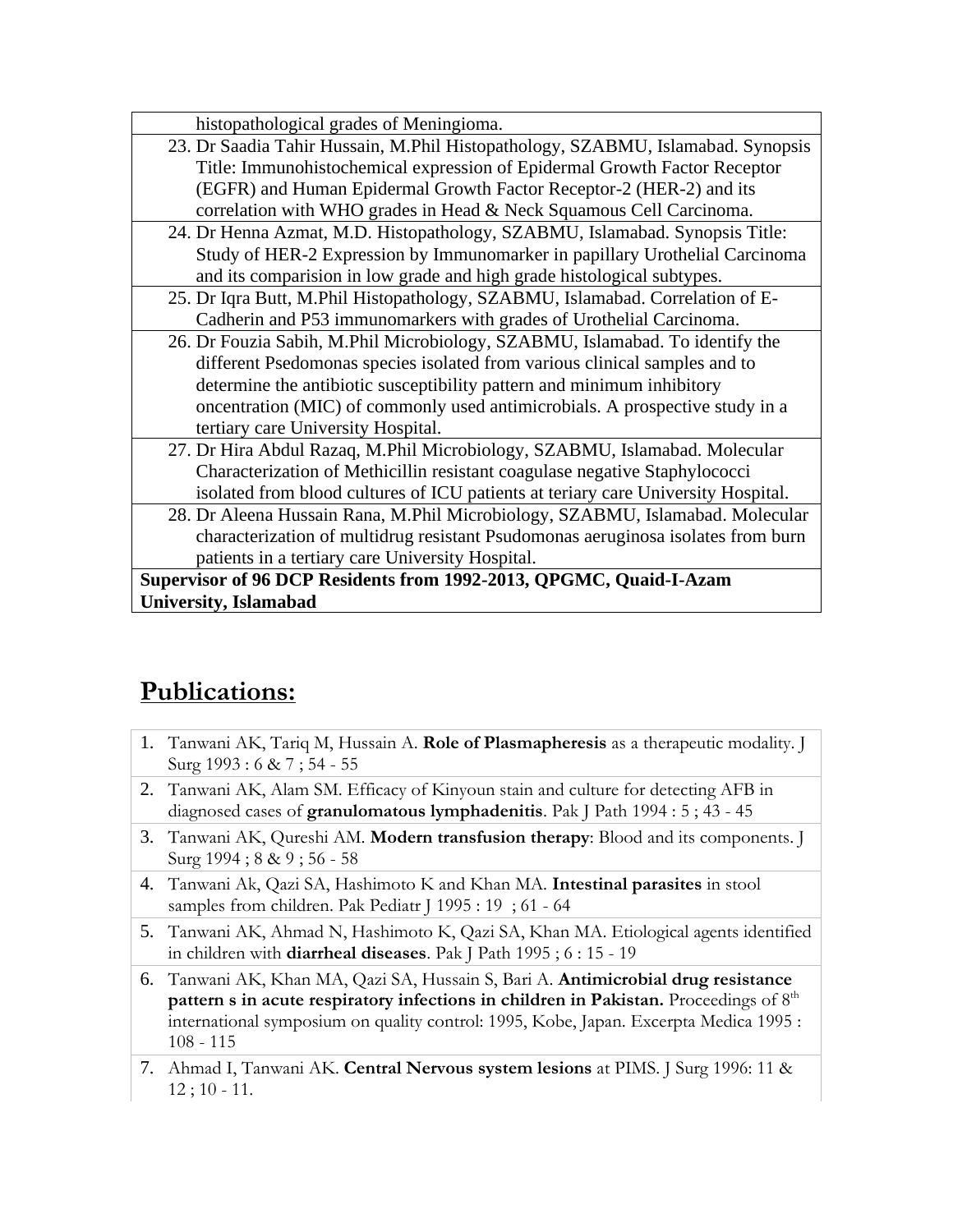- 8. Tanwani AK, Abbas KA. Comparative evaluation of **Serodia and Elisa techniques** in the study of prevalence of Hepatitis B Surface Antigen in Healthy Blood Donors at Islamabad. JCPSP 1996 : 6 ; 187 - 88
- 9. Tanwani AK, Qureshi AM. **Blood transfusion services PIMS Experience**. JPIMS 1996 : 7 ; 449 - 52
- 10. Abbas KA, Tanwani AK. Prevalence of **Hepatitis B Surface Antigenaemia in healthy children**. JPMA 1997 : 47 ; 93 - 94
- 11. Ahmad I, Tanwani AK. **Infantile Leukemias**. JPIMS 1997: 8; 487 89.
- 12. Tanwani AK, Abbas KA. Bacterial isolates from clinical material with their **antimicrobial susceptibility pattern** in Children's Hospital, Islamabad. Pak J Path  $1997:8;15-20$
- 13. Hussain S, Hannan A, Tanwani AK, Khan MA. **Penicillin resistance** in clinical isolates of Streptococcus Pneumoniae and optimal in vitro for its detection. Pak J Path 1999 : 10 ; 7 - 10
- 14. Tanwani AK, Haque A. Co-relation of **bronchial brushing with biopsy** in lung lesions. PJMR 2000 : 39 ; 115 - 120
- 15. Tanwani AK, Ahmad N. Prevalence of **Hepatitis B surface antigen and Hepatitis C virus** in laboratory based data at Islamabad. J Surg 2000: 19 & 20; 25-29
- 16. Tanwani AK, Khaliq T. **Chronic Hepatitis C**. A review. J Surg. 2001 : 23 & 24 ; 1 3
- 17. Tanwani AK, Ahmad I, Qureshi AM. Histological Pattern of **Childhood Tumors** at Children Hospital, PIMS, Islamabad. J PIMS 2002 :13 (2) ; 694 - 697
- 18. Tanwani AK. Prostatic lesions with emphasis on **Gleason's microscopic grading system of Prostatic Carcinoma.** J Surg 2004 : 27; 56 - 59
- 19. Tanwani AK, Hussain S, Qazi SA, Khan MA. Prevalence of **Antimicrobial Resistance of S. Pneumoniae and H. Influenzae in Children** with Pneumonia. Annals of PIMS  $2005 : 1(2) ; 105 - 109.$
- 20. Tanwani AK. Prevalence and Pattern of **Ovarian Lesions.** Annals of PIMS 2005 : 1 (4) ; 211-214
- 21. Tanwani AK, Hussain S. **Comparison of Disk diffusion and Minimum Inhibitory Concentration** of Antimicrobial Resistance in Children with Acute Respiratory Infections. Annals of PIMS 2006 : 2 (2) ; 131-135.
- 22. Tanwani AK, Mudassira. **Atypical Sinusoidal Hyperplasia.** Int J Path 2008 : 6 (1) ; 31-33.
- 23. Tanwani AK, Khalid A, Mudassira. **Neuroendocrine Carcinoma** of Breast. Annals of PIMS 2008 : 4 (3) ; 171-73.
- 24. Noorulaan, Tanwani AK. **Pitfalls in salivary gland** Fine Needle Aspiration Cytology. Int J Path 2009 : 7 (2) ; 61-65.
- 25. Tanwani AK, Majeed M. Pattern of Invasive Ductal Carcinoma of Breast according to **Nottingham Prognostic Index.** Annals of PIMS 2009 : 5 (4) ; 251-54.
- 26. Rafiq M, Tanwani AK. **Spectrum of Bone lesions** at Pakistan Institute of Medical Sciences. JIMDC 2012 : 2 ; 69-71.
- 27. Mudassar G, Tanwani Ak, Mushtaq H, Alam S. Urothelial Carcinoma: Is urine cytology an important diagnostic test. JIMDC 2014:3(2);53-57.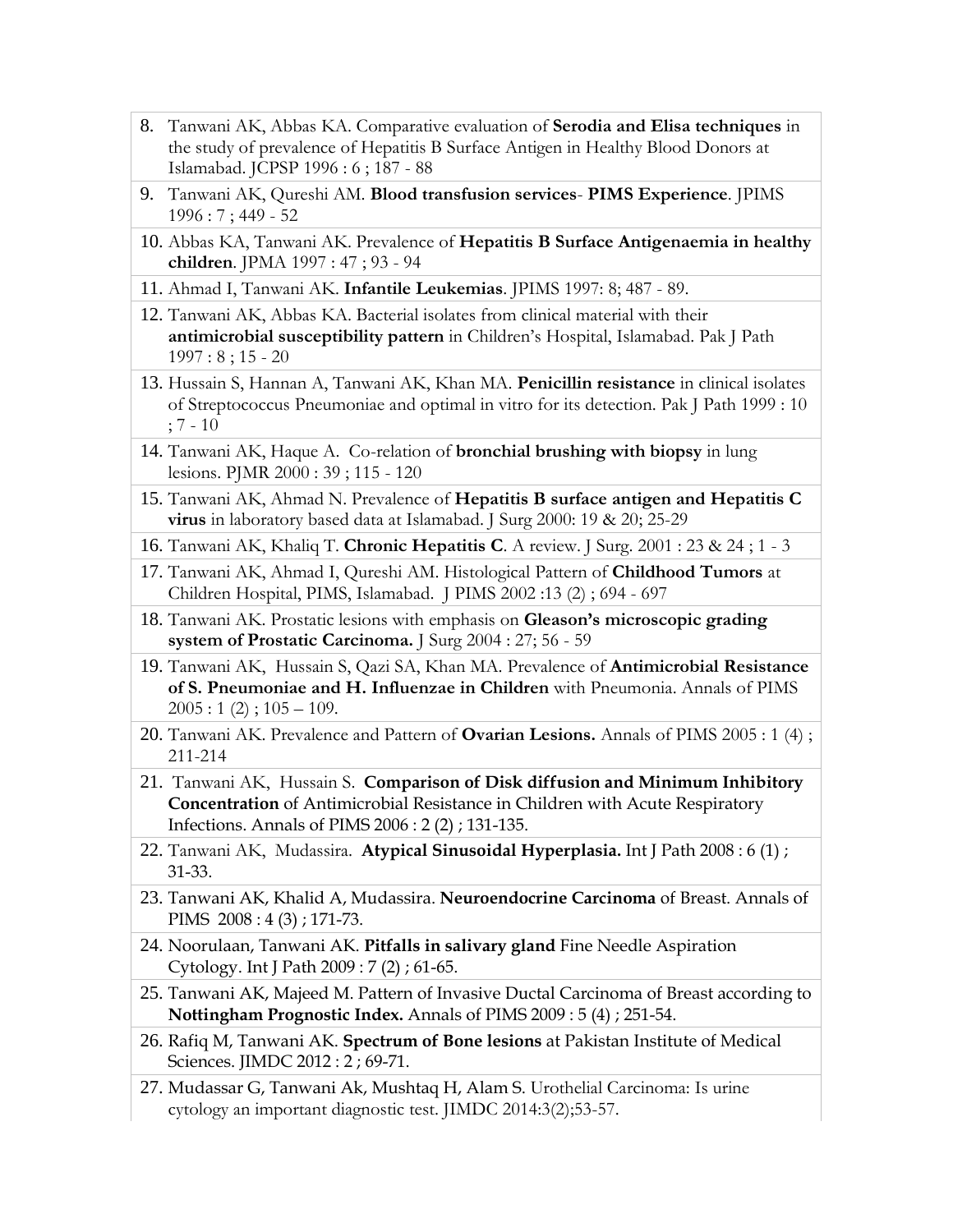- 28. Fatima M, Sheikh AK, Tanwani AKA large Intra-abdominal extra adrenal Myelolipoma. . A Case Report: Int J Path 2015 : 13 (2) ; 76-79.
- 29. Javeed S, Ruqqiya, Tanwani AK. Synchronous Development of GIST with AV Malformation. . Int J Path 2015 : 13 (4) ; 176-178.
- 30. Riaz A, Khalid A, Tanwani AK. Diagnostic Accuracy of Touch Imprint Cytology in Ovarian Neoplasm. . Int J Path 2015 : 13 (2) ; 66-71.
- 31. Zahra K, Khalid A, Khurshid S,Tanwani AK. Cyclin D1 utility in classification of Endometrial Stromal Sarcoma. Int J Path 2017 : 15 (2) ; 60-66.
- 32. Zahra K, Khurshid S, Khalid A, Tanwani AK. Primary Neuroendocine Carcinoma of Sinonasal Tract infiltrating Maxilla. A Case Report. Int J Path 2015 : 13 (3) ; 124-127.
- 33. Irfan S, Kamran R, Tanwani AK, Malik ZI, Khalid A, Fatima A. Frequency of Hepatitis B & C infection in a Tertiary Care Hospital. JIMDC 2016:5(3);100-103.
- 34. Riaz A, Khalid A, Kumar A. Clinicopathological and prognostic features of ovarian tumors- An Institutional look. Int J Path 2017 : 15 (3) ; 107-110.
- 35. Nabi N, Khalid A, Tanwani AK. Adenoid Cystic Carcinoma of the Trachea. Int J Path 2017 : 15 (2) ; 84-86.
- 36. Humayun A, Siddiqui F, Akram N, Saleem S, Ali A, Iqbal T, Tanwani AK, Kamran R, Bokhari H. Incidence of metallo-beta-lactamase-producing Klebsiella pneumonia isolates from hospital setting in Pakistan. International Microbiology 21(1) May 2018 DOI: 10.1007/s10123-018-006-1
- 37. Tanwani AK, Janjua Y , Lubber B. Equipment performance & Trouble shooting Chapter 17 & 18 in book "Good clinical Laboratory Practice" 2019.
- 38. Javeed S, Kumar A, Asrar I, Fawad R, Waqar M, Nabi N. Immunohistochemical Expression of p53 in Basal Cell Carcinoma of Skin. Professional Med J 2019;26(9):1500-1505 DOI;10.29309/TPMJ/2019.26.09.3555

## **Presentations:**

- 1. **Etiological agents identified in children with diarrhoeal diseases** presented in 3rd International conference of Pakistan Association of Pathologists held at Lahore, Pakistan on 22 - 25 November 1991
- 2. **Efficacy of kinyoun stain and culture in diagnosed cases of granulomatous lymphadenitis** presented in XVI National Conference of Pakistan Association of Pathologists held at Karachi, Pakistan on 12 - 14 December 1992
- 3. Antimicrobial drug resistance pattern in acute respiratory infections in children in Pakistan presented in 8<sup>th</sup> International Symposium on Quality Assurance (Q.A), **Quality Control (Q.C), Quality Management (Q.M) Paradigm held at Kobe, Japan** on 17 -18<sup>th</sup> June 1995
- 4. **Intestinal parasites in stool samples from Children**, presented in XIX National Conference of Pakistan Association of Pathologists held at Lahore- Pakistan, on 10-12<sup>th</sup> November, 1995
- 5. Prevalence of Hepatitis B surface antigen in healthy children presented in  $10<sup>th</sup>$ Biennial Scientific Meeting, Asian Pacific Association for the study of the Liver  $\& 12<sup>th</sup>$  of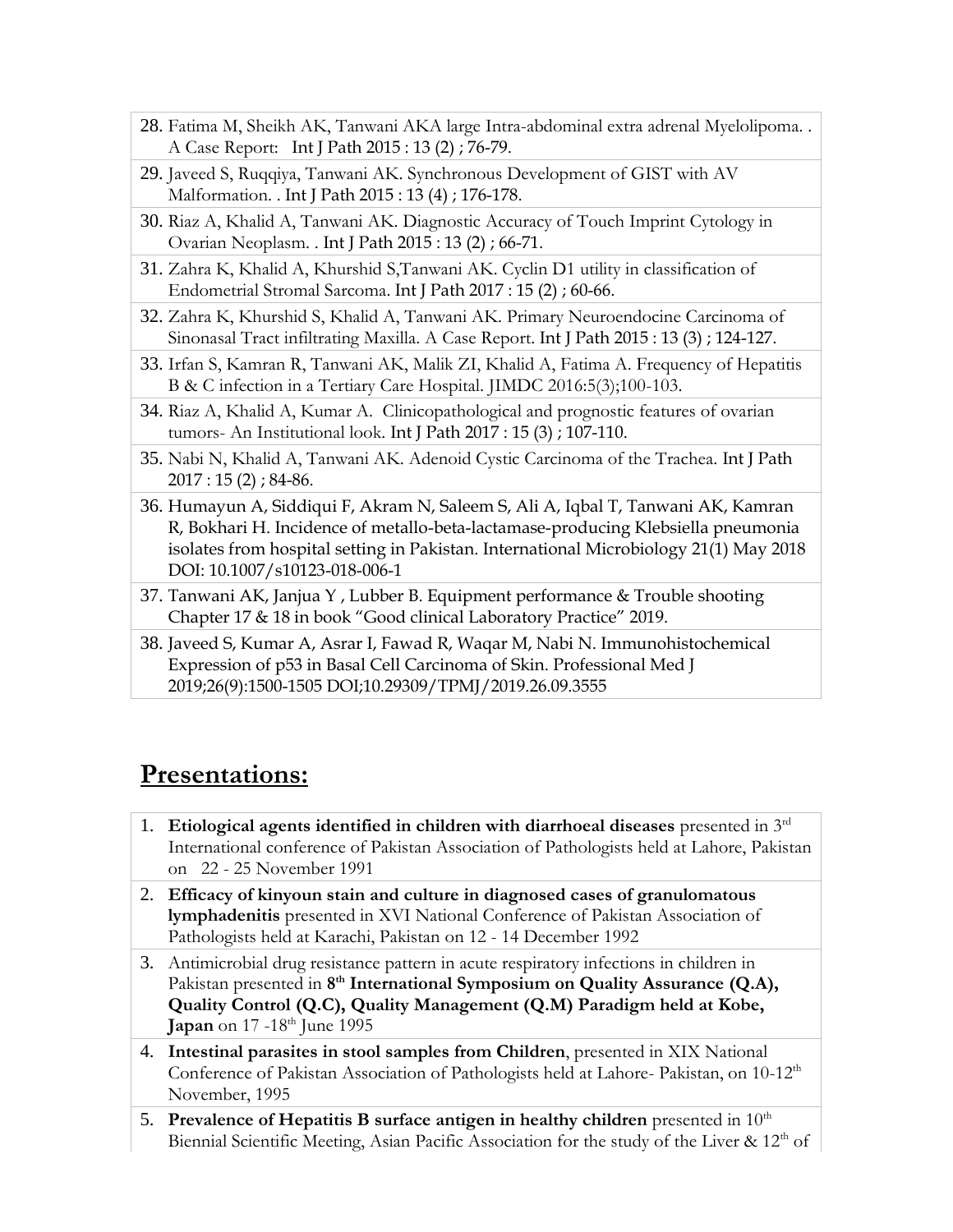Pakistan Society of Gastroenterology and G.I.Endoscopy held at Rawalpindi, Pakistan on 12 - 15 January 1996

- 6. **Bacterial isolates with susceptibility pattern from clinical material at Children's Hospital** presented in XIII Biennial International Conference of Pakistan Paediatric Association held at Islamabad, Pakistan on 22 -24<sup>th</sup> March 1996
- 7. **Prevalence of HbsAg and Anti-HCV of laboratory based data at Islamabad**, presented at 25<sup>th</sup> Annual PAP coference held at King Edward Medical College, Lahore from December 27-29, 2001
- 8. Correlation of bronchial **brushing with biopsy** in lung lesions. Presented at 26<sup>th</sup> Annual PAP Conference of Pakistan Association of pathologists and 5<sup>th</sup> Annual conference of Pakistan Society of Hematology at Army Medical College Rawalpindi, Pakistan from 13- 15<sup>th</sup> December, 2002
- 9. **Histopathological analysis of Childhood tumors**, PIMS, Islamabad presented in 28th National PAP conference at Pakistan Institute of Medical Sciences, Islamabad from December 24-26, 2004
- 10. **Central Nervous System lesions at PIMS,** presented at PIMS symposium 2005 held at Pakistan Institute of Medical Sciences, Islamabad from March 4-6 , 2005
- 11. Histopathology Practices in Pakistan, presented at 2<sup>nd</sup> Histo-Cyto Society of Pathologists (HCSP) held at Nathiagali October 8-9, 2011.
- 12. **Spectrum of cutaneous vasculitis by Marium Aslam (PG**) under supervision, presented at 33rd Annual National Conference Pakistan Association of Pathologists held at PIMS, Islamabad from November 6-8, 2009.
- 13. **Pitfalls in Salivary gland FNA cytology by Dr. Noor Ul Aan (PG) under supervision,** presented at 33rd Annual National Conference Pakistan Association of Pathologists held at PIMS, Islamabad from November 6-8, 2009.

### **Certificate Courses / Workshops / Projects / Honorarium:**

#### **Projects in Collaboration with International Agencies:**

- 1. Laboratory Coordinator in the Surveillance of Antibiotic Resistance Study conducted by National ARI control programme, Pakistan from November, 1991 to April 1992. This study conducted through the mutual collaboration of Federal ARI Cell, Children Hospital, PIMS, National Institute of Health, Islamabad, WHO Geneva, UNICEF Pakistan and CDC Atlanta
- 2. Data Analysis / Publication workshop sponsored by The Applied Diarrhoeal Disease research project, United States Agency for International Development organized by Harvard institute for international development, from 11-19 October, 1993 at Lahore, Pakistan
- 3. Data Analysis / computer training workshop, from 12-19<sup>th</sup> December, 1993 by Federal ARI Cell, Children Hospital, PIMS in collaboration with WHO and UNICEF, Pakistan at CTS center Islamabad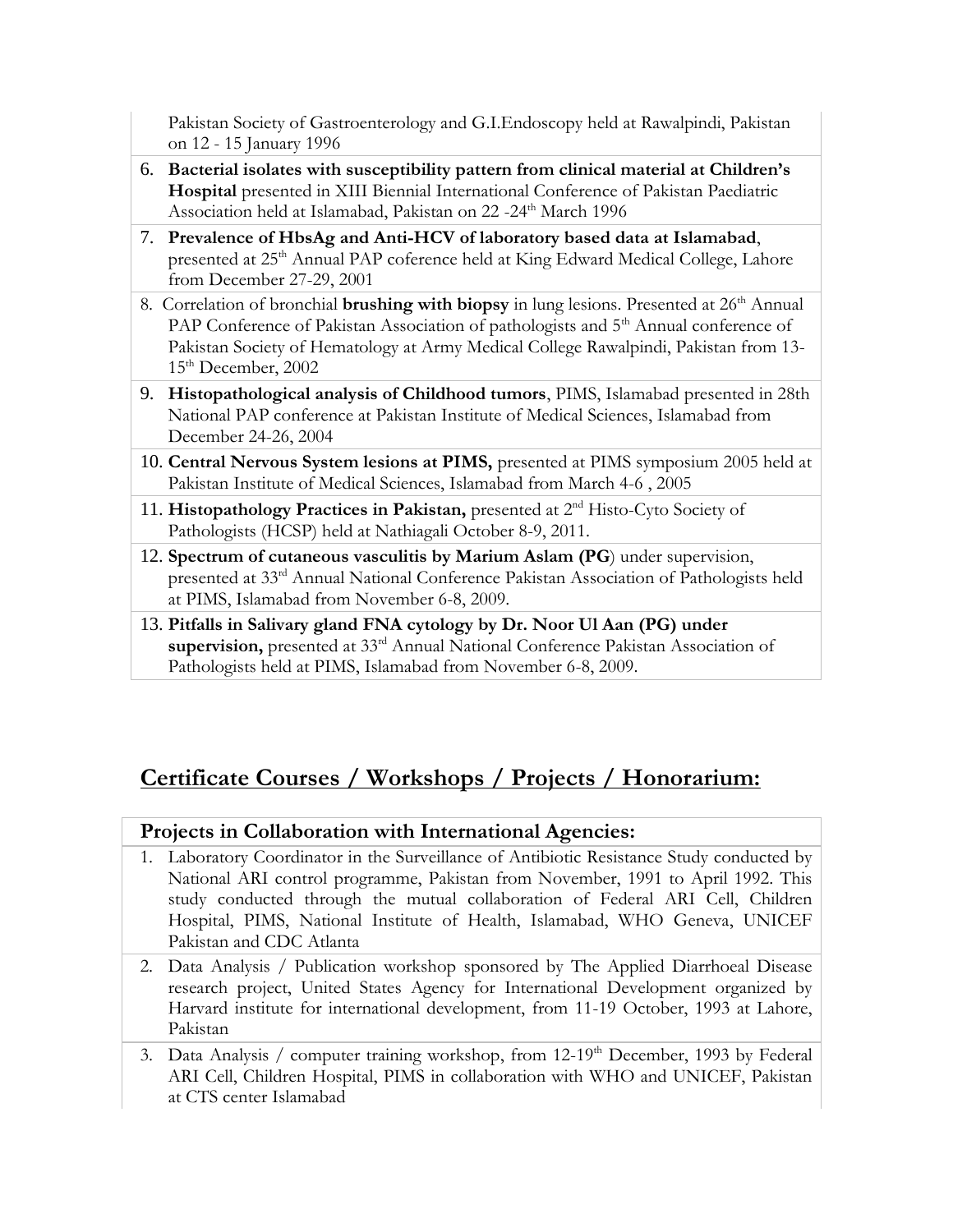- 4. Surveillance Co-Coordinator in the National Antimicrobial Surveillance, conducted by National ARI control programme, Pakistan from December 1993 to May 1994 in collaboration with WHO and UNICEF Pakistan at Federal ARI Cell, Children Hospital, PIMS, Islamabad
- 5. Surveyor in the Fist National ARI Health Facility Survey conducted by National ARI control program, Pakistan, from 8-26 January, 1994 at Lahore. The survey was conducted by the Ministry of Health, Government of Pakistan in collaboration with WHO and UNICEF
- 6. Course of "Introduction to Biostatistics and use of Computer in Medicine" from 15<sup>th</sup> March to 14<sup>th</sup> June, 1997, by JICA at The Children's Hospital, QPGMC, PIMS, Islamabad
- 7. Course of " Intermediate Biostatistics and use of Computer in Medicine" from 28<sup>th</sup> November, 1997 to 24<sup>th</sup> February, 1998 by Japan International Cooperation Agency (JICA) at The Children's Hospital, QPGMC, PIMS, Islamabad
- 8. "National Protocol development workshop for implementing 2nd generation surveillance in Pakistan" organized by Canada-Pakistan HIV / AIDS Surveillance Project ( HASP) in collaboration with National AIDS Control Programme, from 8-11<sup>th</sup> June 2004, at Best western Hotel, Islamabad

#### Organizer / facilitator / Moderator:

- 9. Facilitator in the WHO refresher course and workshop on Hepatitis and Aids held on  $25<sup>th</sup>$  to  $27<sup>th</sup>$  August, 1999 at PIMS, Islamabad
- 10. Conducted Millennium Cytopathology Conference & Workshop from January 17-19, 2000 at Department of Pathology, PIMS, and Islamabad
- 11. Granulomatous lesions of Skin, conducted a session in Dermatopathology conference & workshop held at MCH, PIMS from 26-27<sup>th</sup> April 2003.
- 12. Neuropathology workshop, held at MCH, PIMS, March 1, 2007.
- 13. Dermatopathology workshop, held at MCH, PIMS, March 5, 2007.
- 14. Organizer, Chairman Food, Entertainment, transport and accommodation committee, 28th National PAP conference at Pakistan Institute of Medical Sciences, Islamabad from December 24-26, 2004.
- 15. Organizer, Chairman Audiovisual, Food, Entertainment and Transport committee, PIMS symposium 2005-2009 held at Pakistan Institute of Medical Sciences, Islamabad from March 4-6, 2005. March 4-6 2005, March 6-7 2006, March 2-4 2007, October 16-18 2008 and December 19-20 2009.
- 16. Secretary, 33rd Annual National PAP Conference at Pakistan Institute of Medical Sciences, Islamabad from November 6-8, 2009.
- 17. Focal person, International Symposium on Genetic Diseases and Workshop held at MCH, PIMS, Islamabad 30-31 March 2015. Sponsored by HEC Islamabad
- 18. Focal person for conducting 79<sup>th</sup> Meeting of PAP Islamabad / Rawalpindi Chapter held at HBS Medical & Dental College, Islamabad on 27<sup>th</sup> September 2019

#### **Workshops**:

- 19. Self growth & Communication Skills Workshop from 12-14, June, 2000 at Rozan, IBD
- 20. Workshop on Self & organizational Development from  $10^{th}$  to  $12^{th}$  September, 2001 at Rozan, Islamabad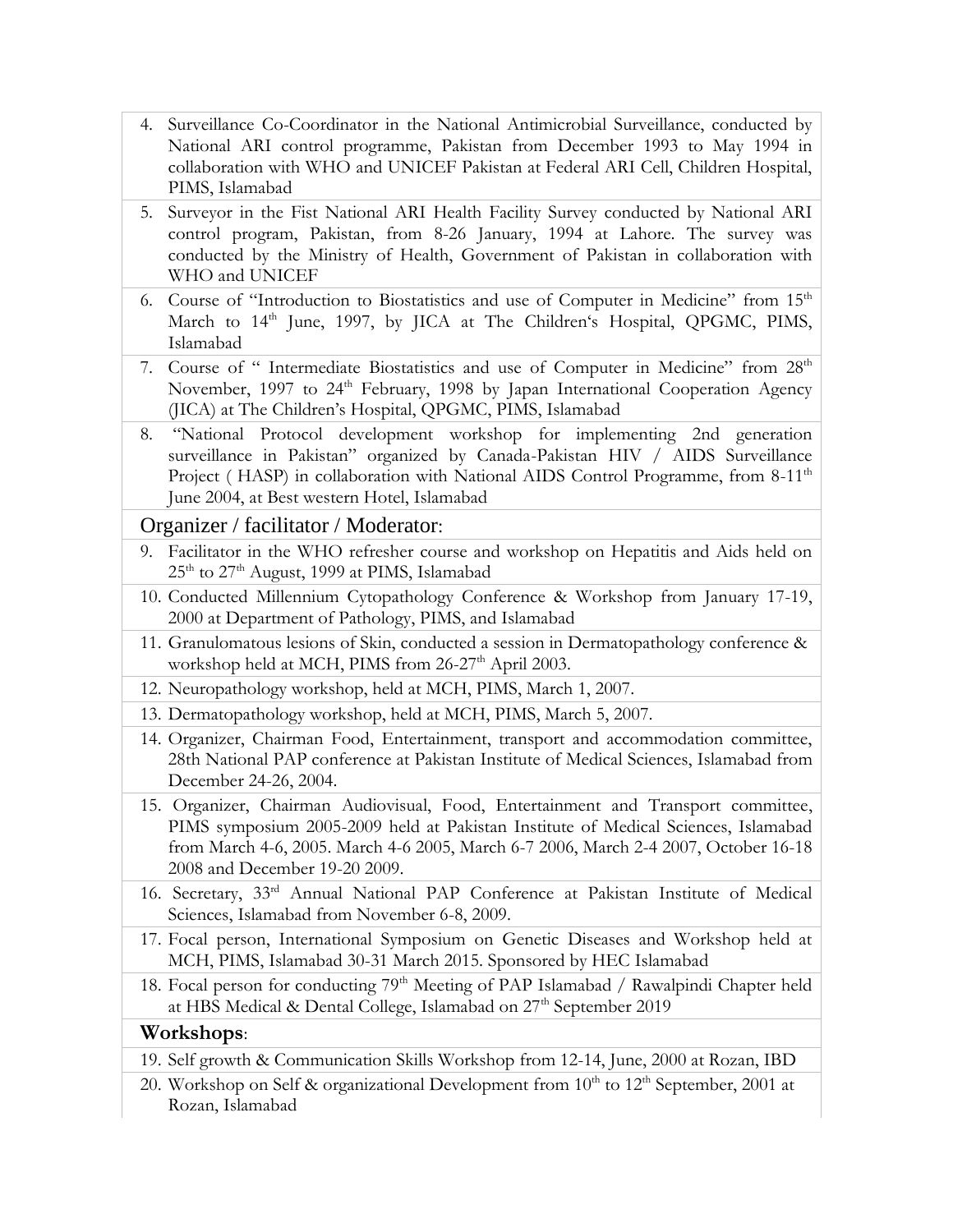- 21. 2<sup>nd</sup> workshop on Biostatistics & Epidemiology from 31<sup>st</sup> August to 5<sup>th</sup> September, 1996 at Quaid-e-Azam Postgraduate Medical College (QPGMC), PIMS, Islamabad
- 22. Training workshop on Aspects and Management of AIDS by ministry of Health, Special education and Social Welfare, Islamabad at Health Services Academy, Islamabad from 26 - 29<sup>th</sup> March, 1994
- 23. Participant in National workshop on epidemiological surveillance of HIV / AIDS infection on 2-4 October 1993 at National Institute of Health, Islamabad
- 24. WHO / NIH workshop on Quality Assurance in Clinical Chemistry from 23-24 November, 1994 at National Institute of Health, Islamabad
- 25. Histopathology workshop on "Liver and Gastroenterology" from 6-8<sup>th</sup> March, 1996 at Armed Forces Institute of Pathology, Rawalpindi
- 26. Endocrinology and Metabolism workshop held from 21-23 March, 1995 at Armed Forces Institute of Pathology, Rawalpindi
- 27. Methodology of tumor registry workshop held at Armed Forces Institute of Pathology, Rawalpindi from 7-8<sup>th</sup> July 2003
- 28. National workshop of Principals on Paramedic Technician Training, on development of Curriculum & Standardization of Paramedic Technician sponsored by WHO held on 23<sup>rd</sup> to 25<sup>th</sup> November, 2000 at College of Medical Technology PIMS, Islamabad
- 29. Lab Accreditation workshop, held at NIH, Islamabad, March 27, 2008.
- 30. Monthly workshops on different topics in the department of Histopatholgy, PIMS for continuous Medical Education (CME) of postgraduate residents from different parts of country from 2005 to till date.
- 31. Renal Pathology workshop conducted Armed Forces Institute of Pathology, Rawalpindi from 13-14<sup>th</sup> June 2015.

#### **Orientation / Training course in Specialty**:

- 32. Orientation / Course training in Hematology, Chemistry, Microbiology and Immunology at Public health Division, National Institute of health, Islamabad from May to August1986
- 33. Pathology (M.Phil) training from August 1987 to December 1990 at Basic Medical Sciences Institute of Medical Sciences institute, Karachi University.
- 34. Assessor training course on ISO 15189 in collaboration of Norwegian Accreditation organized by Pakistan National Accreditation Council, Islamabad 2-6<sup>th</sup> June 2008.

#### **Community service**:

- 35. Community work at Sindh Graduates Association (Regd.), Islamabad branch, Pakistan
- 36. Community work at Nawabshah, Sindh
- 37. Free Medical Camp at village Durkali Kalan in collaboration with JICA Alumni Association of Pakistan 5<sup>th</sup> December 2004
- 38. Free Medical Camp at village Bhaller Jogi in collaboration with JICA Alumni Association of Pakistan 9th March 2003

#### **Participation in conferences**:

- 39. National Symposium on Recent advances in the management of Breast cancer at PIMS, Islamabad 21st August, 2003
- 40. Community awareness symposium on Brest cancer organized by community awareness wing of Pathology department, PIMS on 6<sup>th</sup> November, 2004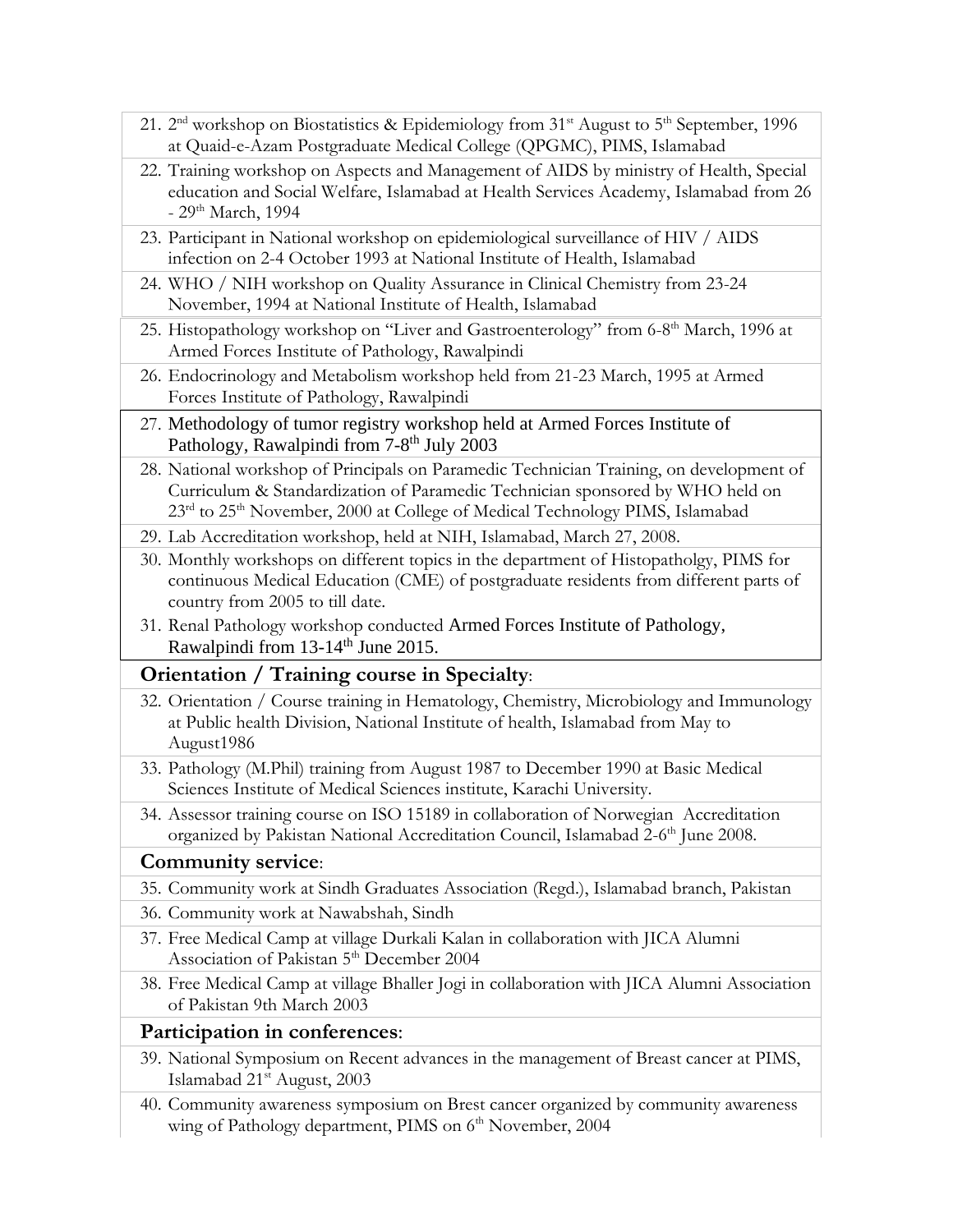- 41. Participant in International seminar on AIDS awareness held on 13<sup>th</sup> to 15<sup>th</sup> December 1992 at Pakistan Institute of Medical Sciences (PIMS), Islamabad
- 42. "Symposium on Blood Transfusion" held in PIMS on 23<sup>rd</sup> August, 2004
- 43. Participation in National Histopathology & Cytology Society of Pakistan and International Academy of Pathologists in 2012, 2013 & 2015 in 3<sup>rd</sup>, 4<sup>th</sup> & 5<sup>th</sup> HCSP at Lahore, Karachi & Lahore.
- 44. Conduct Quarterly Local Chapter PAP Meetings in different institutions of Islamabad / Rawalpindi as Coordinator PAP since 2013.
- 45. Participate in Annual National Pathology Week in Ist week of May by College of Pathologists Pakistan 2009-2013
- 46. Participation in Annual National PAP & Societies of pathology Conferences 36-37<sup>th</sup> held at Islamabad / Rawalpindi and Lahore in 2012 & 2013.
- 47. AEME Conference on Medical Education at Fauji Foundation University Hospital Islamabad from March 6-8<sup>th</sup> 2015.
- 48. Participate in 41<sup>st</sup> Annual PAP Conference at PC Hotel organized by AFIP Rawalpindi  $9-10^{th}$  November 2018.
- 49. Participate in Health Asia Leadership PATHOLOGY & Infection Control CONFERENCE at Lahore EXPO centre 3&4<sup>th</sup> April 2019
- 50. Participation in 9<sup>th</sup> Annual Meeting of Histopathology & Cytopatholgy Society of Pakistan and 6<sup>th</sup> Annual Meeting of International Academy of Pathology (IAP)- Pakistan Division April 20-21, 2019.
- 51. Participate in 42nd Annual PAP conference at Serena Hotel, Quetta Organized by G.S.Pirkani President PAP 19-20<sup>th</sup> October 2019
- 52. AEME Conference organized by Riphah Medical University at PAK CHINA FRIENDSHIP CENTER, Islamabad 21-22 October 2019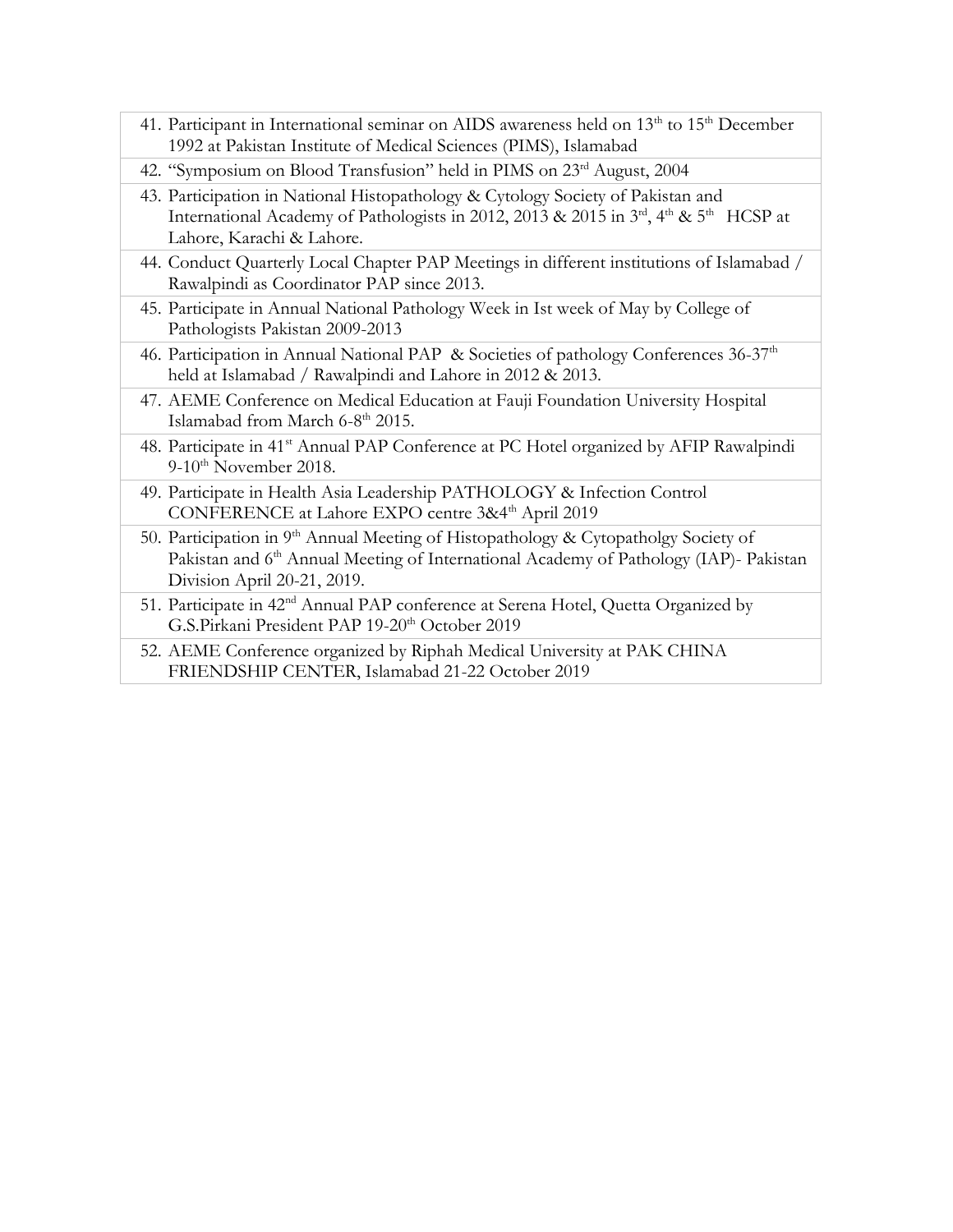#### **Merit Awards / Shields / Appreciation /Achievements**

- 1. Award received from President of  $8<sup>th</sup>$  international symposium on Quality control at Kobe, Japan, on presentation of research paper on ARI Antimicrobial Surveillance, NARI in different parts of Pakistan and outstanding performance in quality control of clinical laboratories
- 2. Kurume University, Japan Award for using innovative lab techniques for community service in Pakistan.
- 3. Award received from President of Agha Khan Health Foundation for meritorious voluntary community services in ICT, Punjab and Frontier provinces
- 4. Excel Labs Outstanding performance Award
- 5. Life Member Pakistan Association of Pathologists
- 6. Life Member Histopathology & Cytology Society of Pakistan
- 7. Life Member International Academy of Pathologists
- 8. Organizer in 28<sup>th</sup> & 33<sup>rd</sup> Annual National PAP Conference, PIMS in 2004 & 2009.
- 9. Secretary of 33<sup>rd</sup> Annual National PAP Conference held at PIMS, 2009.
- 10. Organizer XIIITH International Conference of Pakistan Pediatric Association.
- 11. Organizer PIMS Symposium 2005, 2006, 2007, 2008 and 2009 shields
- 12. National Cultural Award for Minorities in field of Medical Science, 2005
- 13.  $10<sup>th</sup>$  Annual Pakistan Society of Hematologists, 2008 shield & appreciation
- 14. Councilor from Federal, Member Executive Council, Pakistan Association Pathologists (PAP) 2009-2011 & 2013-2015.
- 15. Coordinator PAP Islamabad / Rawalpindi Chapter 2013-2015
- 16. Fellowship College of pathologists, Pakistan. 2010
- 17. Chairperson Media Standing Committee, College of Pathologists Pakistan 2010-13.
- 18. Member of Accommodation Committee, PIMS 2009-2010
- 19. Member of Purchase Committee, PIMS 2010-2012
- 20. Member of Board of Studies of QPGMC, PIMS 2012-2013
- 21. Chairman Infection Control Committee 2013
- 22. Controller of Examination, QPGMC 2011-2013
- 23. Chairman Pathology Department, SZABMU 2014
- 24. Chairman Grievance/ Readressal Committee 2015
- 25. Dean Basic Medical Sciences, SZABMU 2014
- 26. Member of AS&RB, SZABMU 2014
- 27. Member of Academic Council SZABMU 2014
- 28. Chairman doctoral program coordination committee 2014
- 29. Director Peer Review Board 2015
- 30. Reviewer of Annals of PIMS, CPSP, RAWAL MEDICAL & Journal of Pure and Applied Microbiology (JPAM) JOURNALS.
- 31. Member of ERB & AS&RB SZABMU
- 32. Member of Syndicate & Senate Committee SZABMU 2014-2018.
- 33. President Sports Gala SZABMU 2016 & 2017
- 34. Councilor of CPP 2017-2020
- 35. Vice President Histopathology CPP 2017-2020
- 36. President PAP January 2020- December 2021.
- 37. Managing Editor HBS M&DC Journal.
- 38. HOD Pathology Department & Chairman of Different Committees, HBS M&DC.
- 39. National Editorial Board Member of Pakistan Journal of PJP & Annals of PIMS.